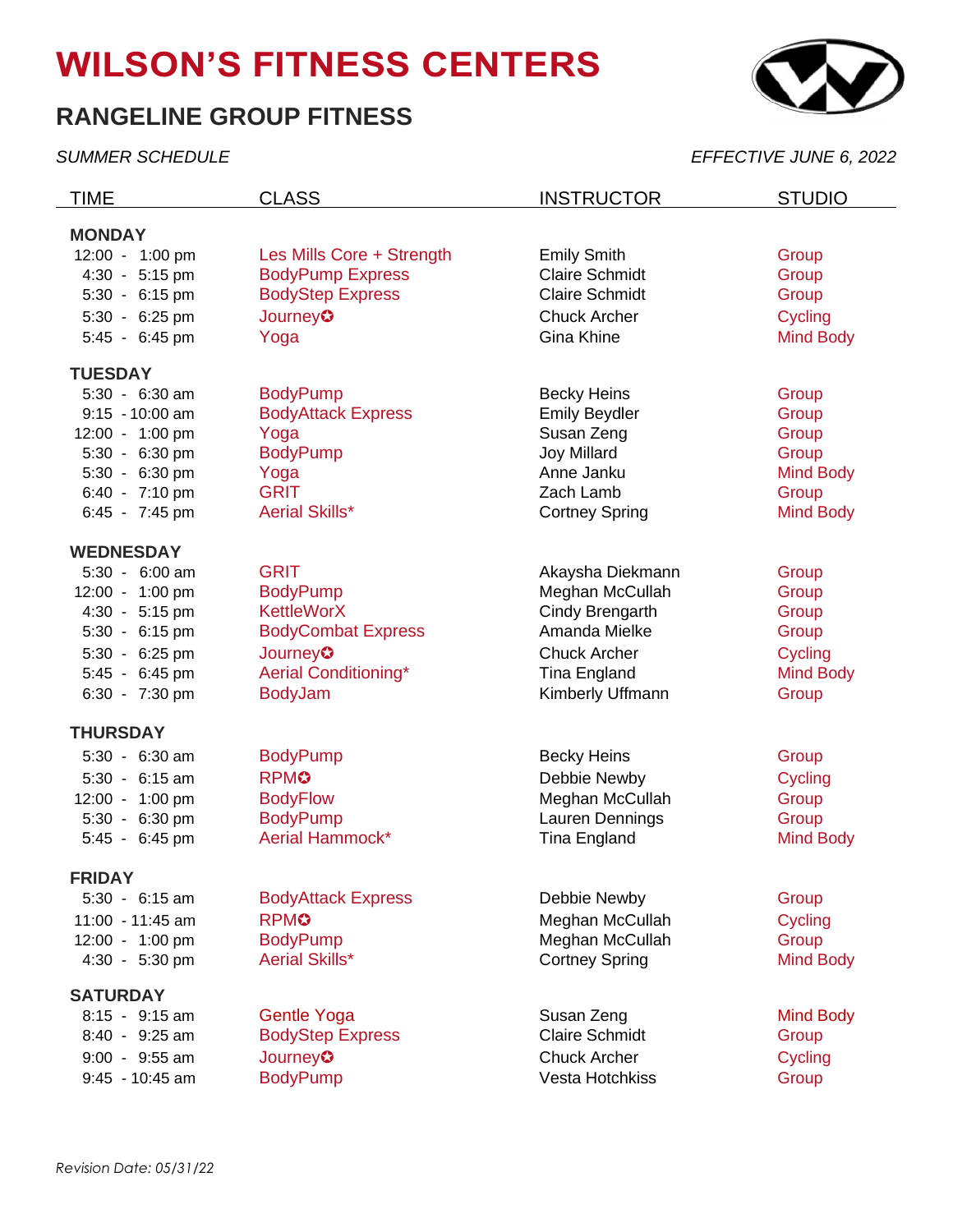### RANGELINE GROUP FITNESS CLASSES SUMMER 2022

#### **SUNDAY**

12:00 - 12:30 pm GRIT GRIT CHARGE CALLAMB 12:35 - 1:35 pm BodyJam **BodySam Croup** Kimberly Uffmann Group 1:45 - 2:45 pm BodyFlow Lacey Sweeten-Randall Group 3:00 - 4:00 pm Aerial Conditioning\* Lacey Sweeten-Randall Mind Body

## \**Specialty class*

✪*Due to limited space, this class requires sign-up at front desk prior to class.*

## **CLASS DESCRIPTIONS**

**Aerial Conditioning\*:**.Coming back to aerial fabrics after a break or wanting to spend extra time reviewing what you've learned in aerial classes? Work on your strength, flexibility, and grip using Pilates, barre, and silks to strengthen and condition for progression and endurance on aerial fabrics. Class will be half conditioning and half open gym with an opportunity to review skills with instructor presence. *Not recommended during pregnancy. Please consult your physician. Please bring your own yoga mat. Participants ages 10-13 must have parent sit outside studio during class.*

**Aerial Hammock\*:** In this class, you will use an aerial hammock in various ways to build upper-body and core strength. Hammock will challenge your balance and flexibility as you learn to support yourself on the fabric while moving through diverse shapes and transitions for a fun experience with lots of variety. It is a great way to get a feel for aerial work and more experienced **WILSON'S ON RANGELINE** 2601 Rangeline St.. Columbia, MO 65202 (573) 443-4242

#### **HOURS**

| Mon - Thurs 4:00 am - 10:00 pm |                   |           |
|--------------------------------|-------------------|-----------|
| Friday                         | 4:00 am - 9:00 pm |           |
| Saturday                       | $7:00$ am -       | 8:00 pm   |
| Sunday                         | 10:00 am -        | $9:00$ pm |

**Dawn Stephens, Director** dstephens@wilsonsfitness.com

students can learn wraps, inversions, and how to build beautiful aerial dance sequences. Plan to have fun and to leave stronger!! Though experience isn't required, beginners are encouraged to attend an aerial yoga class to get the feel of working with the silks. Students will work at their own pace and advance to more difficult moves as they become stronger. *Not recommended during pregnancy. Please consult your physician. Please bring your own yoga mat. Please wear form-fitting clothes that cover your legs. No zippers, jewelry, or shoes.*

**Aerial Skills\*:** An acrobatic fitness fusion class that will lift you off the ground and get your heart pumping. This challenging art form builds unparalleled upper body and core strength, kinesthetic awareness, coordination and confidence. A dynamic warm-up leads to light stretching, skill-building including climbs, footlocks, poses, sequences, and inversions. Class concludes with a yoga-inspired cool down and flexibility work. Content will be dependent on experience level of those in attendance. *Not recommended during pregnancy. Please consult your physician. Please bring your own yoga mat. Participants ages 10-13 must have parent sit outside studio during class.*

**BodyAttack:** A sports-inspired 60-minute cardio workout for building strength and stamina. This high-energy interval training class combines athletic aerobic movements with strength and stabilization exercises. **(Express = 45 minutes)**

**BodyCombat:** This fiercely energetic, empowering cardio workout is inspired by martial arts and draws from an array of disciplines such as Karate Boxing, Taekwondo, Tai Chi and Muay Thai. **(Express = 45 minutes)**

**BodyFlow:** A yoga, tai chi, Pilates workout that builds flexibility and strength, leaving you feeling centered and calm in one hour. **(Express = 45 minutes)**

**BodyJam:** Lose yourself in the dance-inspired cardio workout to the latest dance styles and hottest new sounds and burn up to 800 calories in the fastest 60 minutes you've ever worked out! **(Express = 45 minutes)**

**BodyPump:** The original barbell class that strengthens your entire body. This 60-minute class challenges all your major muscle groups by using squats, presses, lifts, curls, etc. **(Express = 30 or 45 minutes)**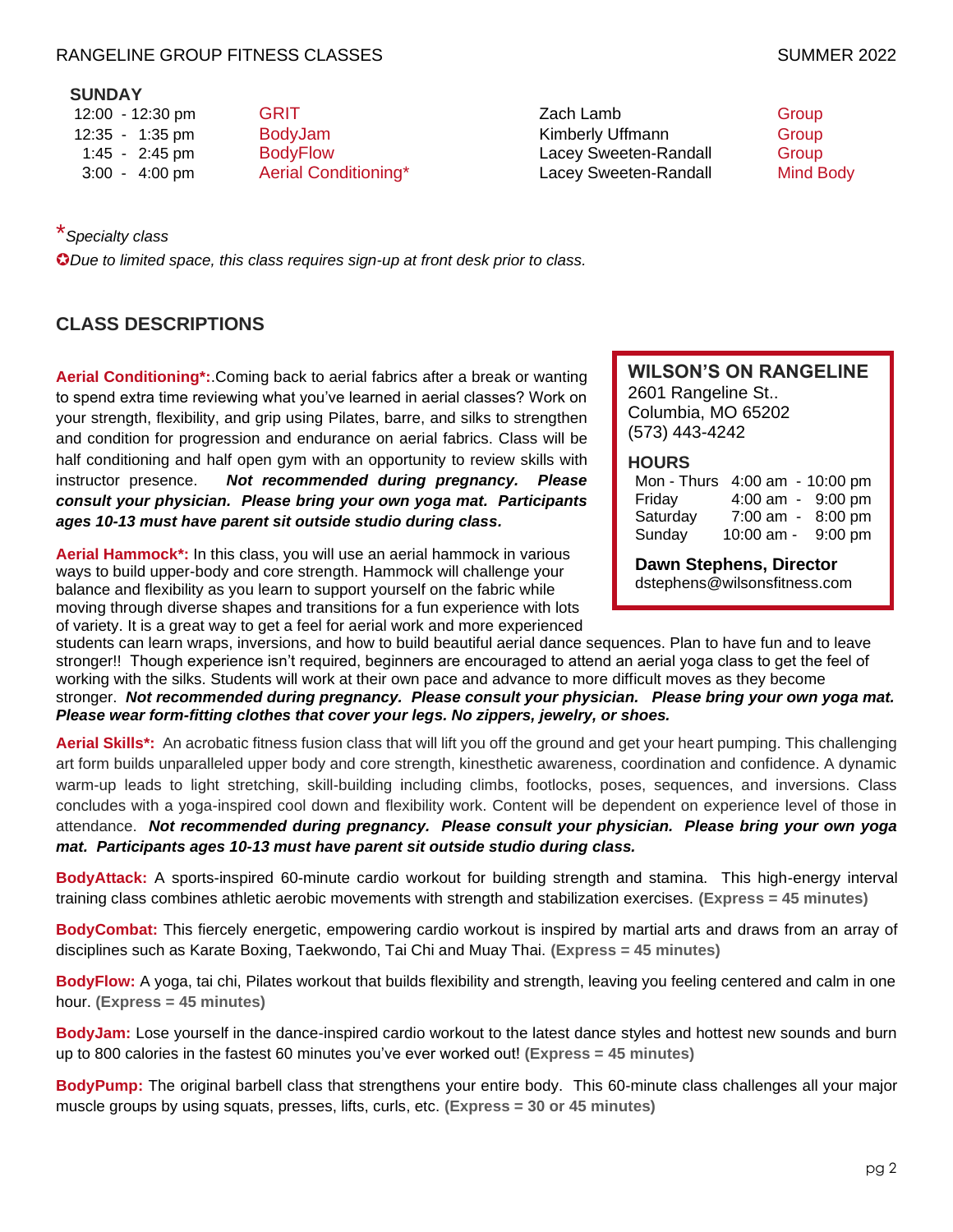**BodyStep:** This is a simple, athletic and fun 60-minute workout using the step. Expect to achieve toning for the lower body, increased cardio fitness and coordination, and upper and lower body conditioning for functional strength. **(Express = 30 or 45 minutes)**

**Gentle Yoga:** Begin with full yogic breathing followed by various stretching and warm-up postures to develop flexibility and turn one's attention inward. Progress through sun salutations in a slow and methodical manner to synchronize breath with movement, and create heat in the body. Join with spinal twists, shoulder stand and a final posture before going into relaxation pose with guided meditation. Appropriate for all levels of experience and practice. Class length is 60 minutes

**GRIT:** High-intensity interval training (HIIT), one of the hottest fitness trends on the planet, is the fastest way to get fit and in shape. Short, sharp bursts of effort allow you to reach maximum training zones and that's the secret to athletic performance in this 30-minute class. ATHLETIC: multi-dimensional sports conditioning, using bodyweight exercises and sometimes a step. CARDIO: improves cardiovascular fitness, increases speed, and maximizes calorie burn. STRENGTH: designed to improve strength, cardiovascular fitness, and build lean muscle, using barbell weight plate, and bodyweight exercises.

**Journey**✪**:** A 55-min combo of intervals and hill training for the cycling enthusiast or anyone who likes to sweat.

**Les Mills Core + Strength:** This 45-minute class brings out the best in core activation, core strength, and core stability, utilizing resistance tubes and weight plates as well as body weight exercises to work all of the muscles around the core, and the full body. Be better at all you do with a stronger core!

**RPM**✪**:** This indoor-cycling class is the workout riding to the rhythm of powerful music based on your rotations per minute. Hills, flats, mountain peaks, speed work and interval training are involved in this 45-minute class. **(Express = 30 minutes)**

**Studio Barre\*:** A fast and effective way to change the shape of your body. The use of a ballet barre and small isometric movements, along with stretching, allows your body to become more lifted, toned, and lengthened.

**Yoga:** This 60-minute class provides focused practice that strengthens and tones muscles, increases bone density and establishes correct body alignment through asanas, breathing techniques, warm ups and relaxation. **(Express = 45 minutes)**

**For more information about group fitness, please contact Catina Topash at [ctopash@wilsonsfitness.com](mailto:ctopash@wilsonsfitness.com)**